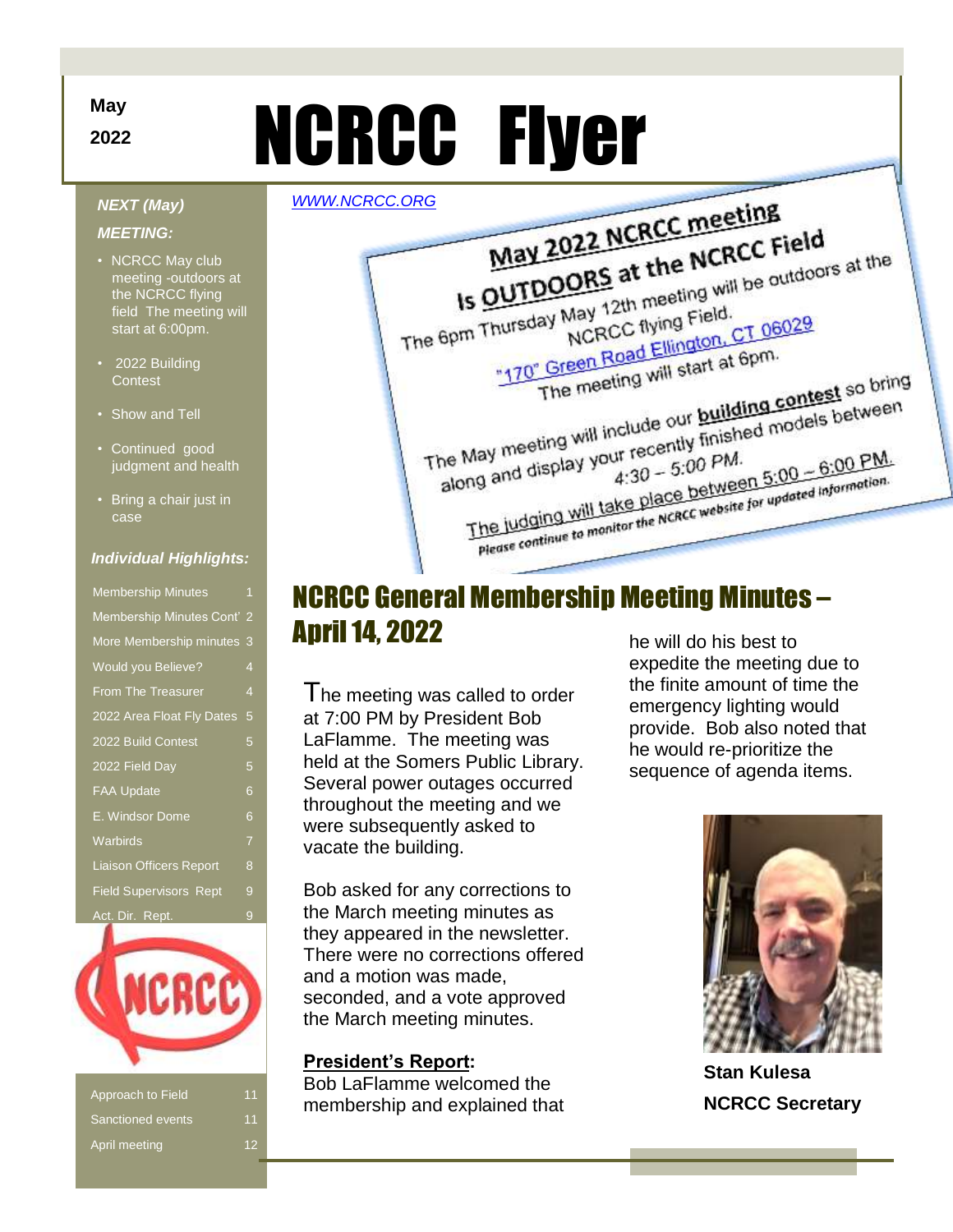# **NCRCC Flyer Page 2 of 12**

# NCRCC General Membership Meeting Minutes – April 14, 2022 . . . continued

Bob reported that he had secured several donations for the benefit of NCRCC including a laptop computer (assigned to the Secretary), projector, copier, printer, and surveillance equipment. The membership offered appreciative applause.

## **Vice President's Report:**

Mike Maznicki reported that some of the prospective/new members have limited or "rusty" flying experience and capable flyers are asked to step forward and serve as instructors. Mike asked those instructors present to raise their hands so that pilots needing assistance can identify them.

## **Secretary's Report:**

Stan Kulesa reported that NCRCC currently has a total of 189 members. There were 28 members and 4 quests attending tonight's meeting. Guests included Dan Villeneuve, Tim Villeneuve, Rob Hebert, and Ailene Lang.

Stan noted that NCRCC members who engage in flying must have an active AMA membership along with their NCRCC membership. He then reported that member Gregg Pdoes not have an active AMA

membership and, as such, does not have flying privileges at the NCRCC field.

Stan gave a report on the club website. In March, there were 660 views (and 188 visitors).

Stan announced that our May meeting will be held at the flying field in Ellington and begin at 6:00 PM. The building contest will take place prior to the meeting and those members wishing to have their models judged should bring them between 4:30 – 5:00 PM. Judging will take place between 5:00 – 6:00 PM. Members should monitor the club website for updates.

## **Treasurer's Report:**

In Len"s absence, Bob LaFlamme gave a shortened Treasurer"s report. NCRCC is solvent.

Bob also announced that the dumpster and portable toilet have recently been made available for the 2022 season. Art Usher reminded the membership that no models or affiliated items should be placed into the dumpster.

### **Activities Director Report:**

Peter Tani thanked Joel L- for securing the AMA sanction for the two-day pylon race. He encouraged all members to participate in the June practice race to get a taste of pylon competition. All types of aircraft are eligible for the practice race. Peter also encouraged all members to volunteer at the twoday race in August.

Peter spoke about how Joel L- and John Blossick (CDs of Dawn Patrol and Warbirds, respectively) are making arrangements for selling commemorative shirts. More to come on this.

# **Liaison Officer Report:**

No report.

### **Field Marshall/Safety Officer Report:**

Art announced that a work party will take place on 5/14/22 (with a rain date of 5/15/22) and that all members should plan to be there to help. He reviewed the long list of maintenance and repair tasks that are needed. Art also reviewed the list of tools/items he"s asking members to bring along for the work party. Lunch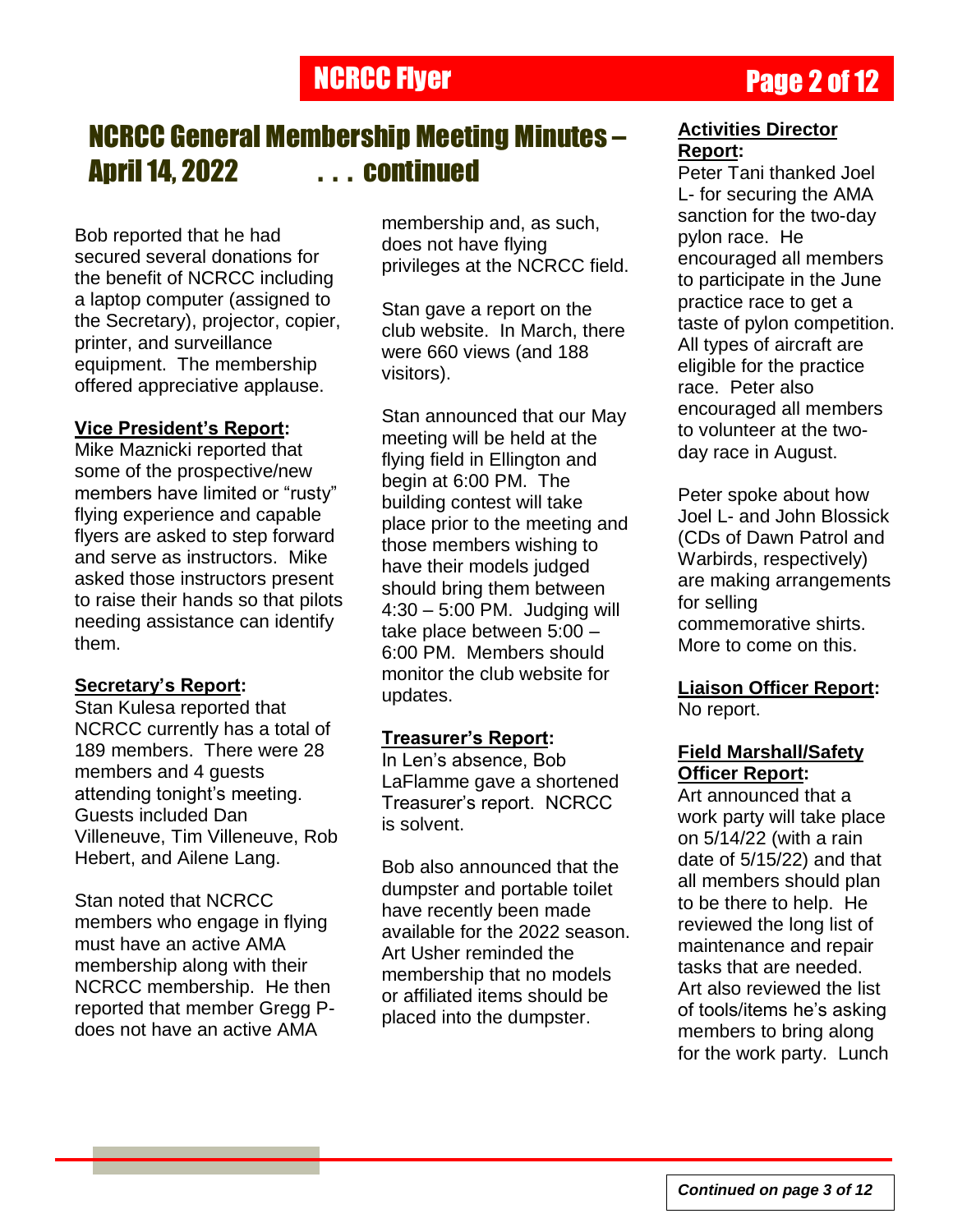# More: NCRCC General Membership Meeting Minutes – April 14, 2022

--<br>will be provided for those working. Ed P- noted that the ramp over the brook is in need of attention and Art said that he"d look into it.

Art Usher spoke about practicing safety at our flying field. He asked all members and guests to follow all club and AMA rules with a focus on all flying from the pilot stations, loudly calling landings/take-offs/low flybys/flight direction, following the established traffic pattern, and doing all flying in front of the pilot stations. Joel Lsuggested that pilots listen for an acknowledgement of their calls and Art agreed.

### **New Members:**

Dan Villeneuve, Tim Villeneuve, and Rob Hebert were voted in as members.

### **Old Business:**

Bob LaFlamme noted that the ad hoc committee charged with recommending a 3-year plan which he designated a few months ago has been off to a very slow start. No meetings which include all of its members have been called. No work product recommendations have come forth. Bob recognized that there were some health and other issues experienced by committee members but stipulated that the ad hoc

committee to recommend a 3 year plan has either got to get going and do their work very soon or the committee will be disbanded.

Bob noted that it"s been a while since the ad hoc committee which is to make recommendations to honor deceased members has presented. This ad hoc committee also needs to make progress.

John W- spoke about a recent communication from a Connecticut-based representative of the TSA in which the modeling community was invited for training. Bob LaFlamme forwarded this communication to Andy Argenio (AMA District I Vice President) who, in turn, engaged Tyler Dobbs from AMA"s Government Relations. Tyler spoke with this individual from the TSA and educated him on the steps the AMA is already taking with the FAA. Any subsequent inquiries from the TSA or any other government official should be referred to the NCRCC Executive Committee.

John also described a scenario he recently experienced at the NCRCC flying field. A full-scale helicopter flew low over the power lines and John

immediately took the appropriate safety steps to avoid it. He noted that Eversource had informed the club of work they had been planning but did not provide any notification of the low-level flying. Art Usher (Safety Officer) noted that he will be in contact with Eversource.

### **New Business:**

John P- announced that he installed a new windsock.

### **Announcements:**

Bob S- thanked those members who participated in the indoor flying at the dome in East Windsor and declared the season a success.

Leo N- announced that he"s selling raffle tickets to benefit the FAI World Team. Leo is a member of the U.S. Team and will be competing.

Stan Kulesa announced that former NCRCC member David Sopelak had reached out to NCRCC via the club website's 'Contact Us' feature and donated two 40-sized trainers (one with an engine). These two models will be available for purchase with the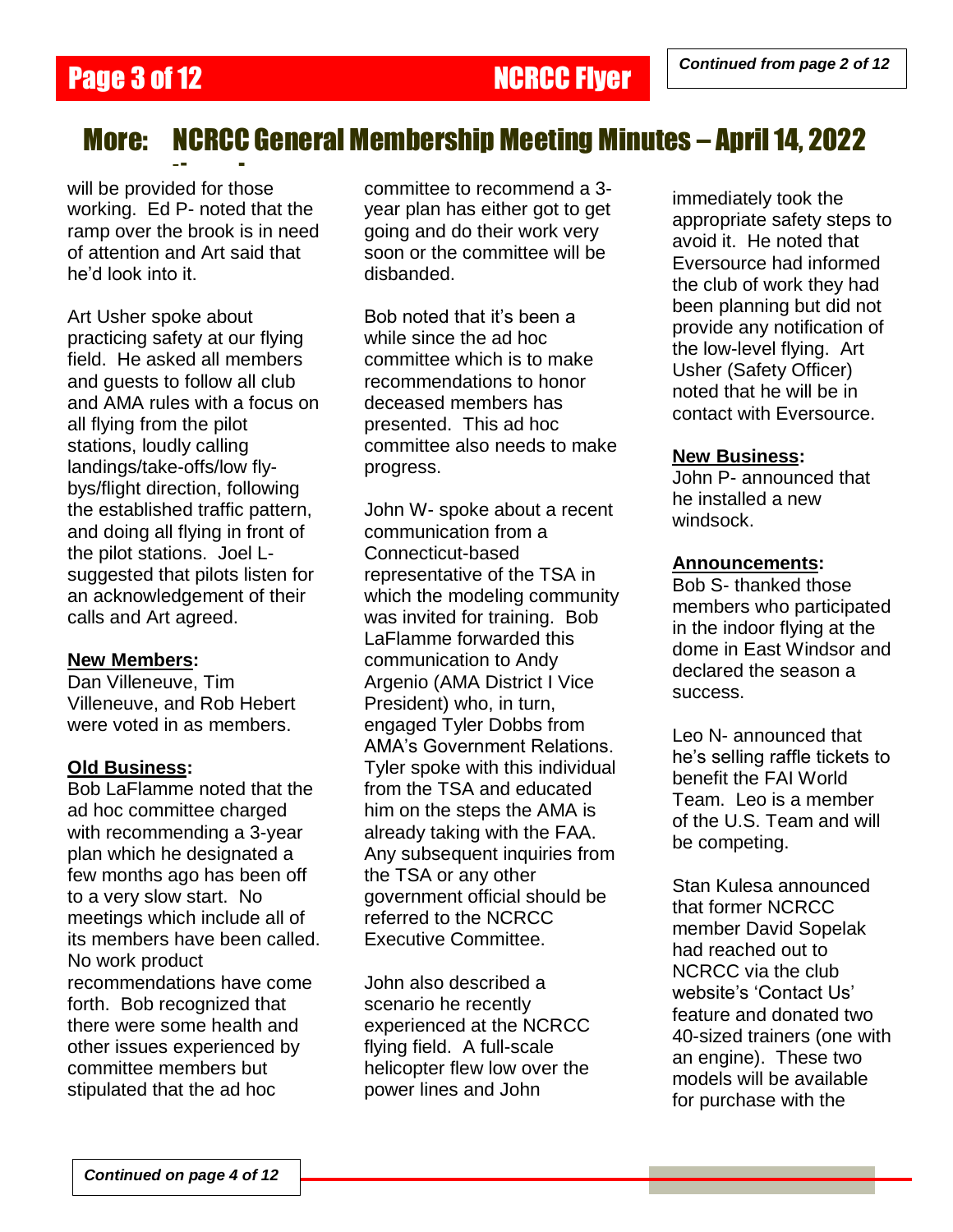# **NCRCC Flyer Page 4 of 12**

# Would you believe ? – April 14, 2022

proceeds going to NCRCC.

Stan announced that the club has received four notices of events (flying and non-flying) in our area. These notices have been posted on our website under the "AMA Event Finder Web Link" pull-down.

### **Show & Tell:**

Several members (Dave A-, John P-, Leo N-, Bob O-) brought along show & tell projects but, because we needed to vacate the premises due to the ongoing power outages, we were unable to conduct this portion of the meeting.

The meeting was adjourned at 7:39 PM.

These minutes are respectfully submitted by Stan Kulesa, Secretary.

# **NCRCC May 2022 Meeting Notice**

The next NCRCC general membership meeting will take place on Thursday (5/12/22) and will begin at 6:00 PM. (*Note the earlier start time*.) The meeting will be held at the flying field in Ellington. No food will be served.

The May meeting will include our building contest so bring along and display your recently finished models between 4:30 – 5:00 PM. The judging will take place between 5:00 – 6:00 PM. Contact Ed Post (Contest Director) for more info.

Please continue to monitor the website for updates.



### **Len Marchese**

### **NCRCC Treasurer**

Well, I am back from Florida, and it has not been above 50 degrees since being back. Hopefully, the start of May will bring some warm

# From the Treasurer

weather. It's tough wearing shorts when the temperature is 40 - 50 degrees, but I manage.

With the season just starting, we are officially in the expense mode for the club. During the month of April, we had the runway repaired, services started for the dumpster and portable potty, materials for the field and rebuilding the plane stands which will replace our older units. There are other items that need attention at the field.

With "Field Clean-up Day"

(**Art Usher will have all the details**) just around the corner. We are expecting to see you there as we will need your help. Keep in mind that we have a great field and club, and it is essential to keep it that way.

That"s it for now.

See you at the May outdoor meeting,

Len Marchese NCRCC **Treasurer**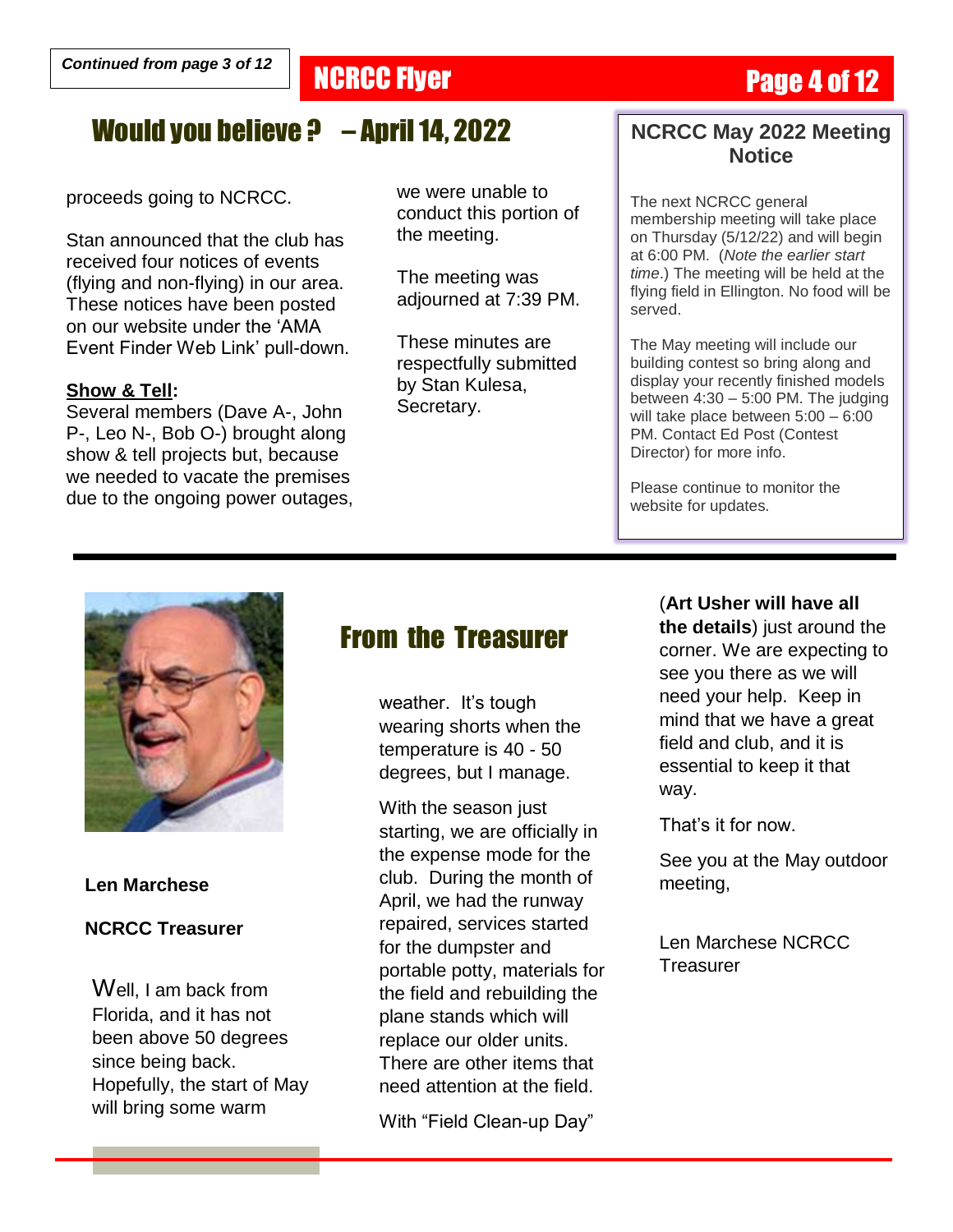# **Page 5 of 12 NCRCC Fiver**

# **NCRCC May 2022 Building Contest**



Ed Post to run 2022 NCRCC Building **Contest** 

The May meeting will include our building contest so bring along and display your recently finished models between 4:30 -5:00 PM.

The judging will take place between 5:00 - 6:00 PM.

Please continue to monitor our website for updated information.

# **NCRCC May 2022 Field Clean-Up/ Maintenance** Dav

Art Usher (Field Manager) has announced a field cleanup and maintenance workday for Saturday (5/14/22) with a rain date of 5/15/22

Please plan to arrive by 8:00 AM. All members are asked to participate in preparing our field for the 2022 flying season. There is a long list of maintenance and repair tasks that are needed and members are asked to bring work gloves, cordless drills. chainsaws, shovels, rakes, etc.

Lunch will be provided for those working. No flying will be permitted until the work has been completed.

Please monitor the club website for updates.

# **2022 Area float Flys**

**2022 Yankee Flyers of Connecticut**  (At West Thompson Lake)

- Sunday, June 5, 2022
- Sunday, August 7, 2022
- Sunday, September 25, 2022

Place: West Thompson Lake next to the boat launch maintained by the US Army Corp of Engineers. 401 Reardon Rd. North Grosvenordale, CT 06255

Near: 400 Campground Dr, North [Grosvenor Dale, CT 06255](https://www.google.com/maps/search/400+Campground+Dr,+North+Grosvenor+Dale,+CT+06255401+Reardon+Rd.+North+Grosvenordale,+CT++06255/@41.953477,-71.8981647,381m/data=!3m1!1e3)

Approximate time: 9:00 A.M. to 3:00 P.M.

Approximate landing fee: \$10

Open to all RC model flyers with a current AMA card. Each flyer is requested to use a spotter.

This is a fun fly meet so if you fly or just watch come on down and enjoy the day!

### **2022 David Arzt Float Flys**

- Tuesday, June 28, 2022
- Monday, July 18, 2022
- Wednesday, August 31,2022
- Monday September 12, 2022

All times 10am -3pm

Hot dog lunch provided.

# NCRCC – 5/12/2022 General Membership Meeting Agenda

- Call to order
- April meeting minutes
- President's Report
- Vice President's Report
- Secretary's Report
- Treasurer"s Report
- Activities Director"s Report
- Liaison Officer's Report
- Field Marshall/ Safety Officer"s Report
- New Members
- Old Business
- New Business
- Announcements
- Show & Tell
- Adjournment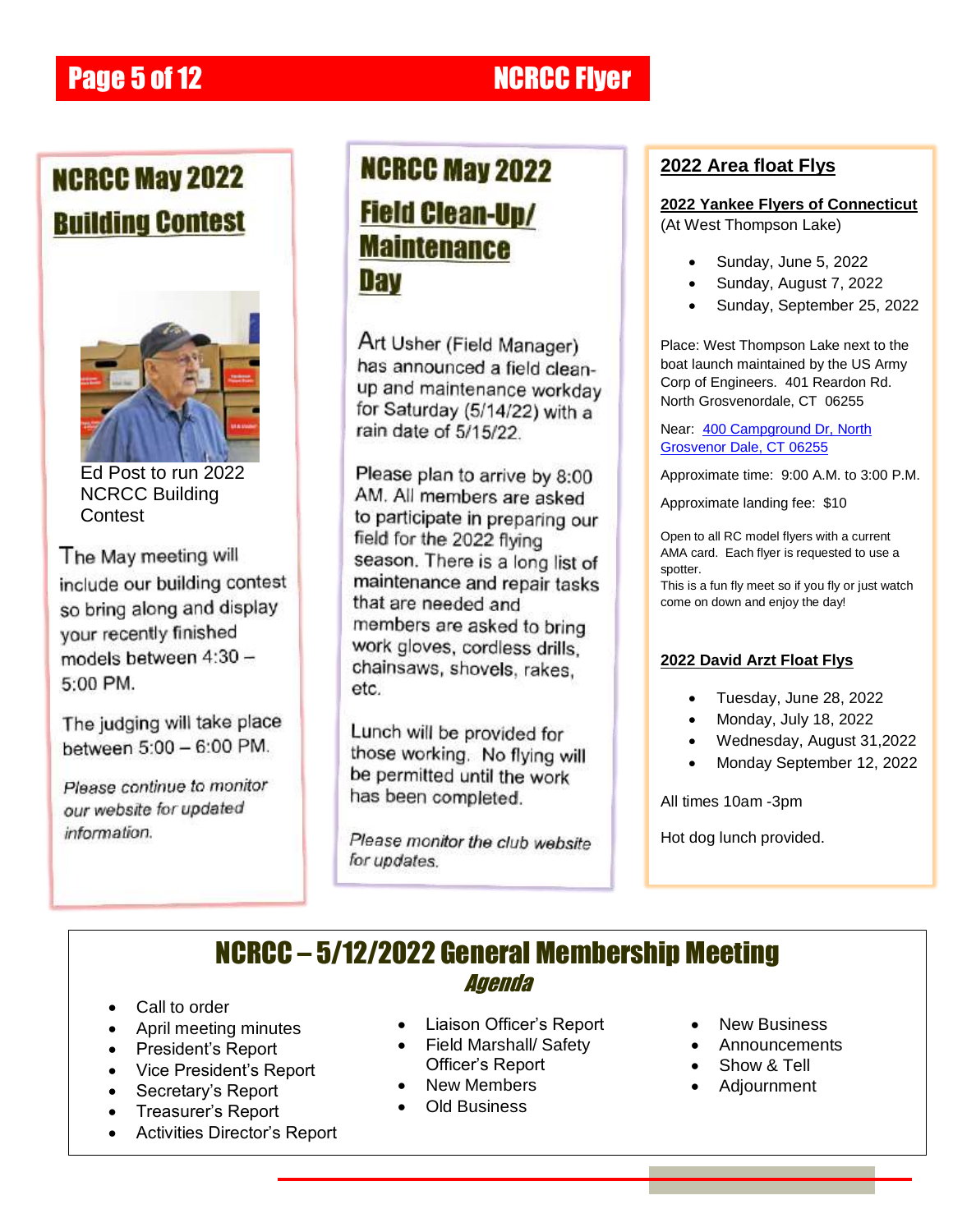**NCRCC Flyer Page 6 of 12** 

# FAA Update, May NCRCC Newsletter John Watkins

The final AC 91-57C, Exception for Limited Recreational Operations of Unmanned Aircraft, does not appear to have been published this month. AC 91-57C was originally supposed to be published in February, the publishing date was delayed to April, and now it would seem there is a further delay. AMA cannot apply for CBO status until the final AC 91-57C is published, the FRIA process cannot begin until AMA receives CBO status, so as time goes on, there is an increased possibility the September 2022 date for FRIA application for our club field could slip.

In other news, the White House has now become involved in UAS, with the administration proposing the Domestic Counter-Unmanned Aircraft Systems National Action Plan. In a nutshell, what it says is while there are many benefits to UAS, the new technology introduces new and increased risks to public safety, privacy, and homeland security; and to address this, the administration is proposing a plan to detect and disable UAS flying in sensitive areas or are otherwise considered a threat. There seem to be common themes between the White House plan and the e-mail NCRCC received from DHS/TSA in March. At this time, it does not appear this plan would affect NCRCC as we are not near critical infrastructure or sensitive areas. For those with further interest, here is a link to the White House fact sheet:

[FACT SHEET: The Domestic Counter-Unmanned Aircraft Systems National Action Plan | The White House](https://www.whitehouse.gov/briefing-room/statements-releases/2022/04/25/fact-sheet-the-domestic-counter-unmanned-aircraft-systems-national-action-plan/?fbclid=IwAR1hQYoRQ6_7SgZb6yk0n6PcBisOVUmyV2TTOdc28AQpKd22W1qNjMmJ24A)

| To: | <b>Distribution</b>             | Date: April 10, 2022                             |
|-----|---------------------------------|--------------------------------------------------|
|     | From: Irv Thurrott Time: 1:41pm |                                                  |
|     |                                 | Subject: East Windsor Indoor Fliers - Thank You! |

Sincere thanks to all the Indoor Fliers that came to SportsWorld in East Windsor this past 2021/2022 season. The weekly fees paid provided a very positive indication to the dome owner(s) that allowing us to fly there was a wise decision that should be continued in the future.

The donations made on the second-to-last week were given to Mike at the end of the last Friday session and greatly appreciated as well.

Have a great Spring, Summer, and Fall and we can look forward to Fall/Winter Indoor flying again at East Windsor for the 2022/ 2023 season.



**2021/ 2022 East Windsor Dome flight**

Thanks again, Bob Spooner and Art Usher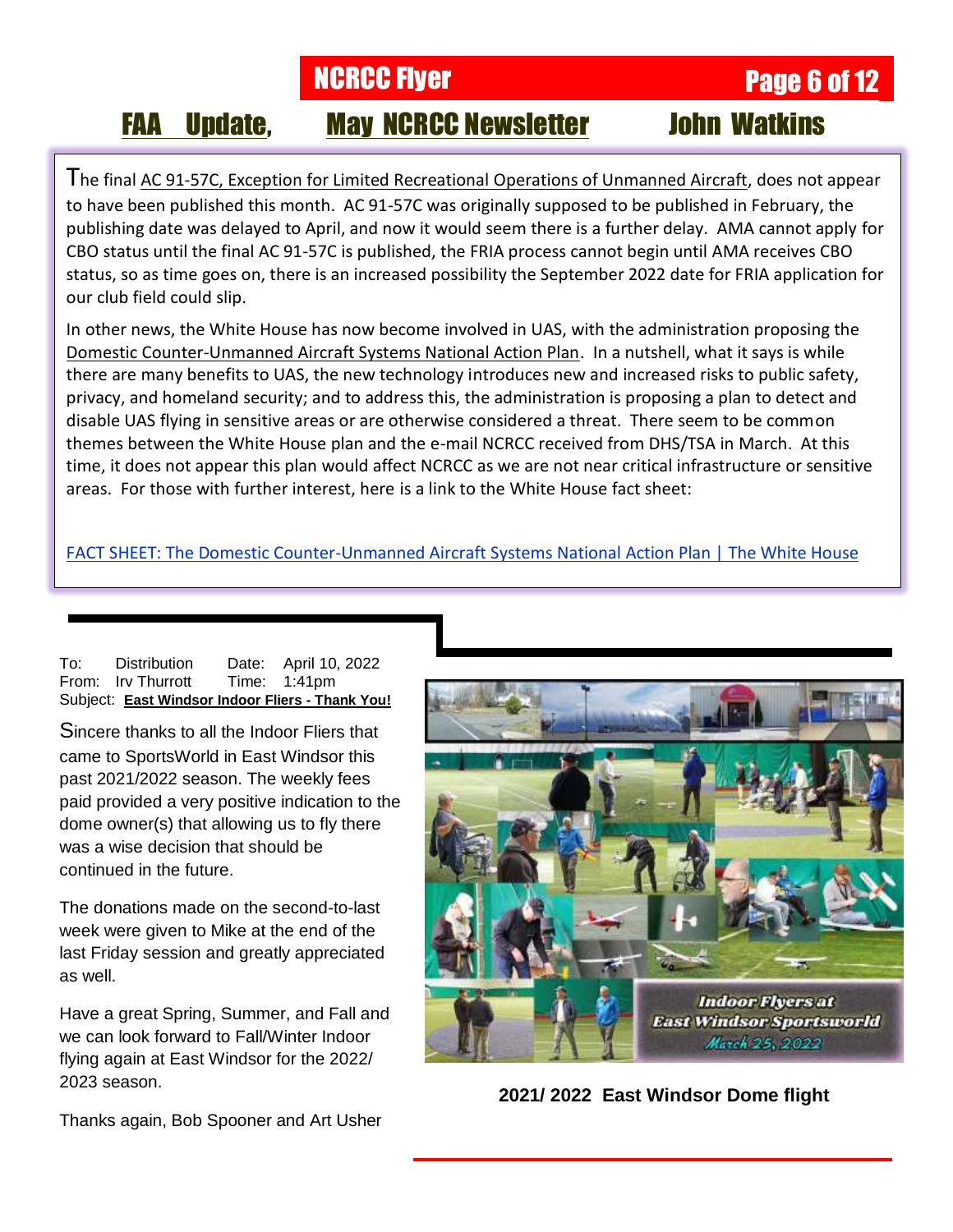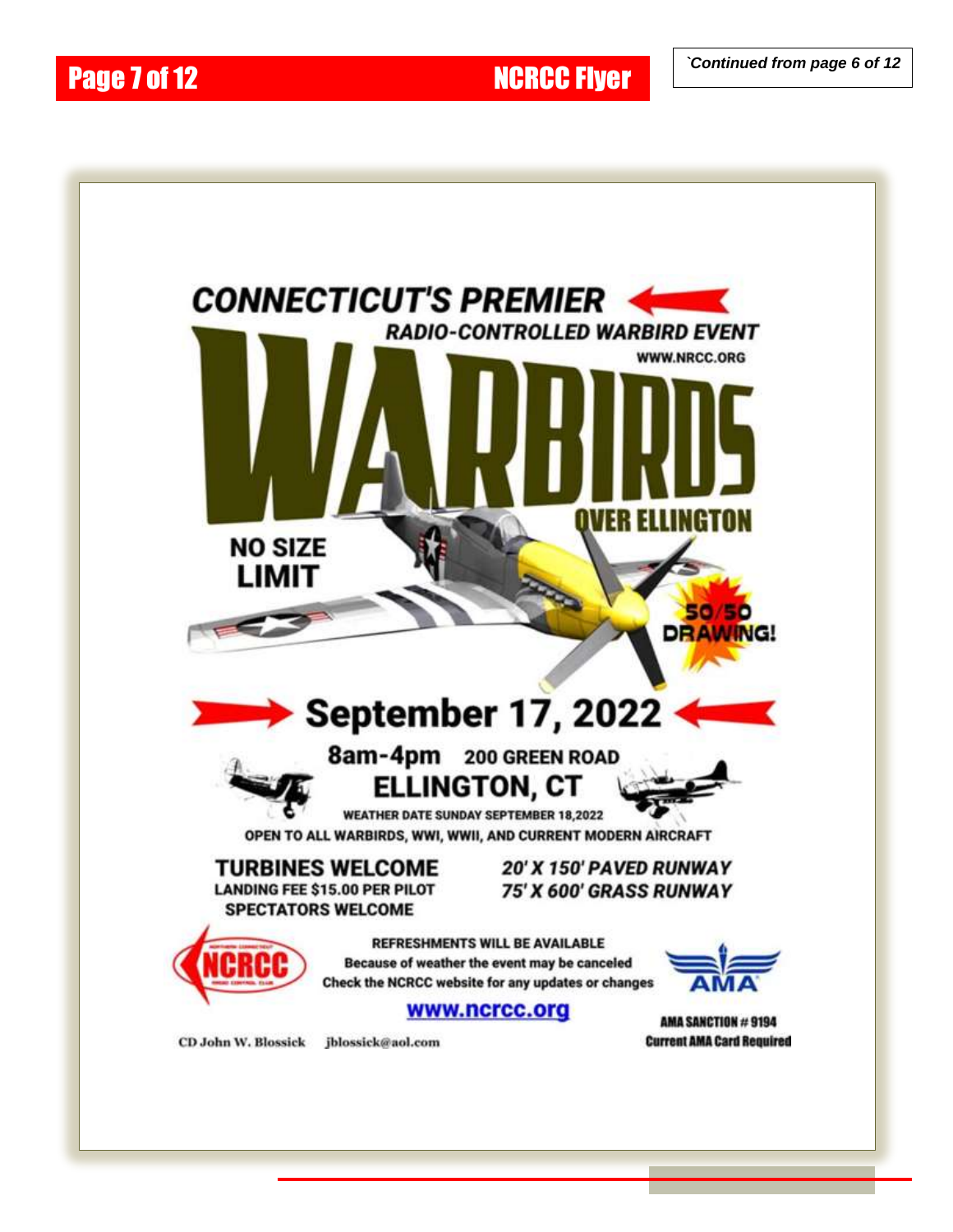# **NCRCC Flyer Page 8 of 12**



**John Blossick NCRCC Liaison Officer** Greetings Everyone!

Now that we're into springtime, moving full speed ahead, club events are rapidly approaching. The first one on our agenda is the NCRCC building contest which will take place

May 12<sup>th</sup> at the flying field.

Since we're speaking of building, many of you may be familiar with a company by the name of "Tru-Turn".

There is a link to our NCRCC store on our splash page:

<https://ncrcc.org/>

See "NCRCC Swag" **Coasters/** 



Liaison Officers Report - May 2022 :

**2022** NCRCC Club **Merchandise** 

Thank you John.

They manufactured high quality spinners and various R/C hardware.

From their web site: **"**Tru-Turn is suspending manufacturing in consumer model hobbies as of April 2022. Since 1985, Tru-Turn has remained the highest quality and best performance of any R/C Aircraft Spinner, Prop Hub or Prop Nut available."

Remaining inventory will be offered until the end of June. As



and Lol

You

pick

disappointing it is to see a R/C company give up the ghost, they will still exist as a company and manufacture industrial products under the name of Romco Manufacturing, who owns Tru-Turn.

If you need any Tru-Turn products now is a good time to start scarfing if you can. Super high quality items for sure. I've used them for years and may scarf a few myself!

This month the raffles will be back in full swing now that we"re meeting at the field.

Until Next- Just Fly,

John



Tee Shirts !

And how could you not?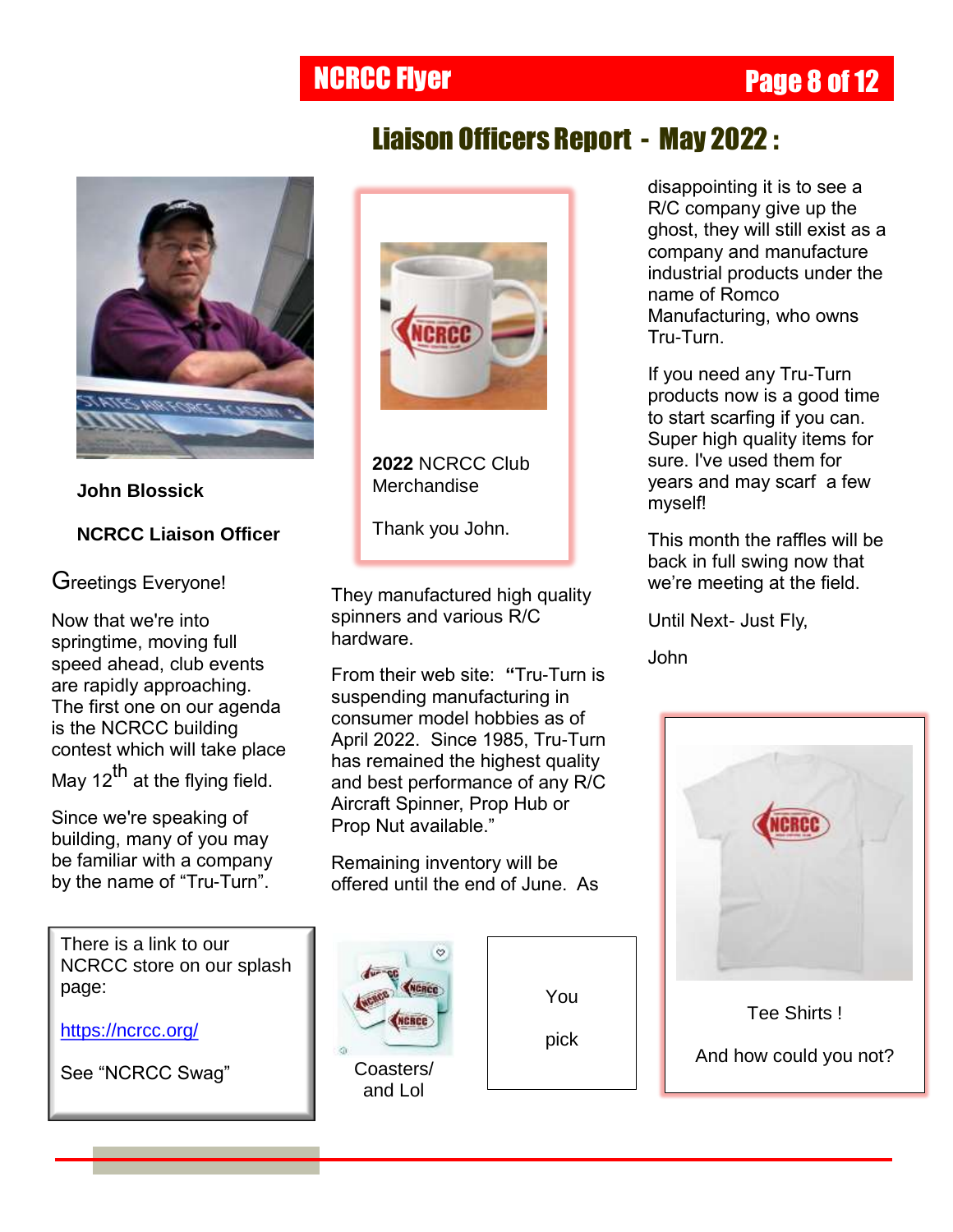# **Page 9 of 12 NCRCC Flyer**



**Art Usher**

**NCRCC Field Supervisor**

The field is in great shape, the mowing season has begun, so check the website before you go to the field. At this month's meeting I will be looking for volunteers for our field clean-up day.

# Field Supervisors Report – May 2022

The date is Saturday 5/14/22 with a rain date of Sunday 5/15/22 please arrive at 8am for the workday. Please bring gloves, hard rakes, shovels, cordless drills and a chain saw if you have one and know how to use it safely.

We will be removing the sumac trees along the road at the north end of the field, reconditioning the airplane stands from the westfield club, painting the old airplane stands, installing plastic strips on the trailers to keep water out of the locks, clearing trees and brush from around the trailers, I have rented a

skid steer with a brush hog attachment on it. If we have someone who knows how to operate it that would be great. If not I will operate it as needed. I would prefer to direct the clean up as needed but can run the skid steer if needed.

Food will be provided along with soda and water for the workers. There will not be any flying while the work is being done. I don"t know if it has been stated thus far but food will not be provided at Mays monthly meeting, so bring something to gnaw on if you haven"t eaten before you arrive. See you at the monthly meeting.

Art

# Activities Director's Report – May 2022

Hello all

I look forward to our first 2022 outdoor/ field and general membership meeting come Thursday May 12, 2022. With it comes our very first 2022 event our building contest conducted by Ed Post, baring heavy snow. Recalled on this past Easter Sunday it did actually snow and mother nature in New England still has a good sense of humor

moving forward. Thankfully it did not collect.

Of course the Saturday following our Thursday meeting, namely Saturday, May 14, 2022, we will conduct our 2022 field clean-up and maintenance day. Please attend if you are able. Our field supervisor Art Usher has identified items that would benefit from a little maintenance and sprucing up for our 2022 flying season. Rain date is the following day, namely, Sunday,



**Peter Tani NCRCC Activities Director**

May 15, 2022. Greater event details appear elsewhere in this publication. Please have a look.

Please also have a look at the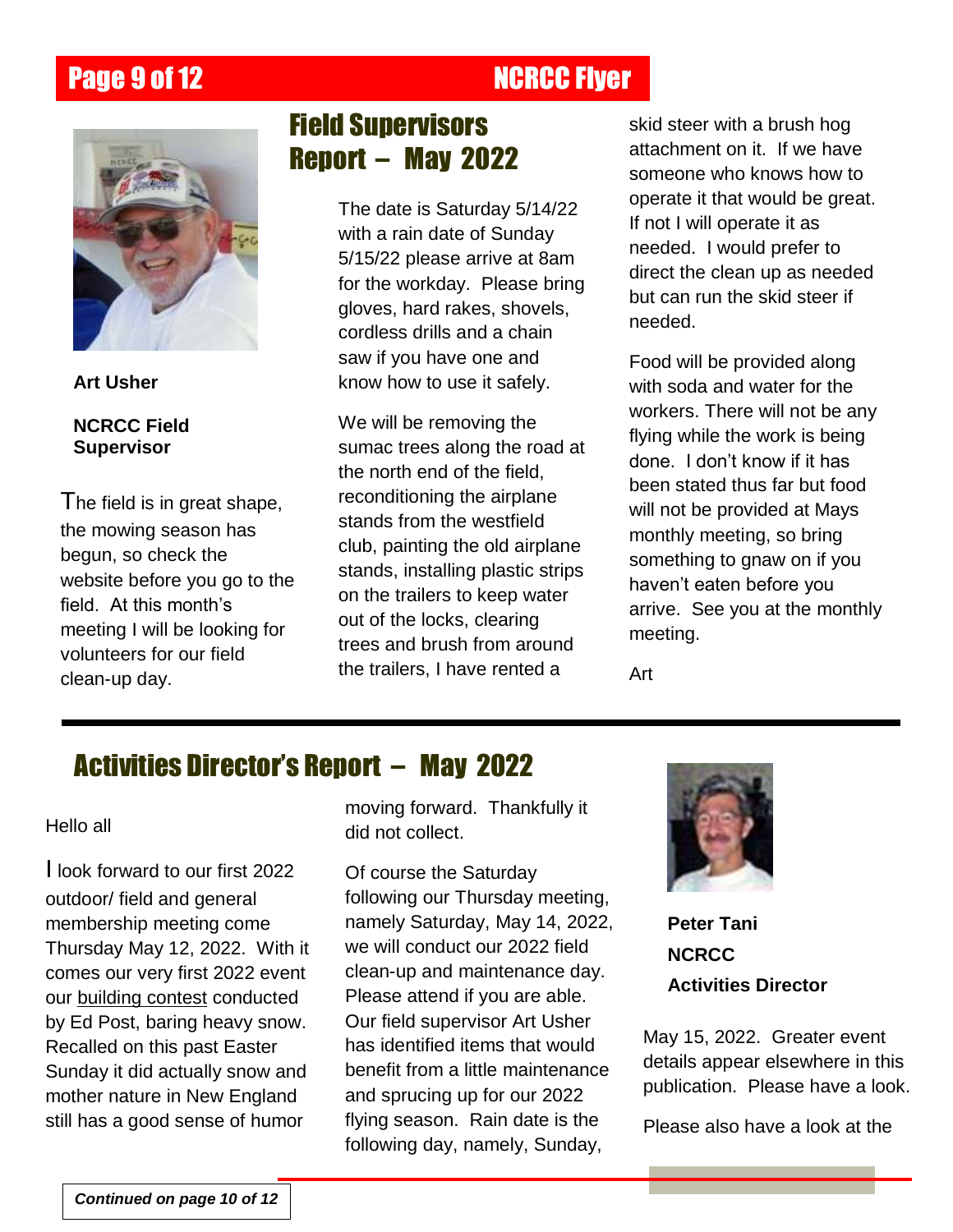first page of our website for the very latest, especially close in, as if there are any revisions and/ or modifications they will appear here. A reasonably easy one, as important notices come up on our very first page. Thank you both Stan and Leo for keeping this our "Important Notices" section located on our website "splash page" up to date.

I recently made an Email blast at the behest of nepro president Lloyd Burnham where Lloyd described our June Practice and August race. All might recall this blurb that also appeared in our April newsletter. I received a reply Email from Daren Hudson our AMA District 1 AVP- "Outreach Advocate". Recall that Daren also attended and also competed in our 2019 August race. Daren recalled and spoke of our then experimental Q500 electric class and noted that he "had a blast". Daren also spoke of the new electric Eflite V1200 that might help to promote the special interest group (SIG) and also ourselves, further stating the V1200 has retracts and flaps and should be fun.

Daren also spoke of one of the District 1 goals of improving

communication throughout the district and to bring the "community" into the concept of a Community Based Organization. There has also been some club interest along these same lines with some early ideas and quiet talk of a "try and fly". By my measure this interest is similar to some I have heard with regard to a possible and future "field family day" with the intent of fostering some reasonably low-key, simple and positive local exposure for our club. All baby steps, and in the right direction, baring major future public health concerns.

Daren invited me to attend a virtual District 1 meeting held on April 27, 2022. With past activities director Irv Thurrott, I attended. AMA District 1 VP Andy Argenio spoke of possible greater racing leadership involvement from within district 6 nmpra / ncrcc membership.

Daren sent me a link to a YouTube video that both he and District 1 Technology and Safety Officer John Yassemedis made while participating at a past ncrcc race as part of their "Ask the AVPs?" playlist. Here is a link to the entire series:

# [https://www.youtube.com/playlist](https://www.youtube.com/playlist?list=PLKK58PPtspCQSt8GFWolIrC69IjLzya9b) [?list=PLKK58PPtspCQSt8GFWol](https://www.youtube.com/playlist?list=PLKK58PPtspCQSt8GFWolIrC69IjLzya9b) [IrC69IjLzya9b](https://www.youtube.com/playlist?list=PLKK58PPtspCQSt8GFWolIrC69IjLzya9b)

We have third billing in the playlist and it is entitled: " "Ask the AVP"- Club visit for Pylon Racing! 2020- NCRCC- Northern CT RC Club, Ellington, CT ". Please have a look if you have time. Is 3:38 long and has a picture of ncrcc VP Mike Maznicki on the start page. Believe this is from our "Pete Reed Q-500 Classic".

Please consider attending our June 2022 practice.

In closing Green Road the road to our field looks a little different. A few pictures of its current layout appear elsewhere in this publication.

Also please have a look at our "Member Buy / Sell" page of our website. Here is a link:

## [https://ncrcc.org/member-buyer](https://ncrcc.org/member-buyer-seller/)[seller/](https://ncrcc.org/member-buyer-seller/)

Grant L- asked me if I could please point out this feature where with others he has posted a few items for sale.

That"s it for now. Please all finish up your winter projects and bring them in May.

---Peter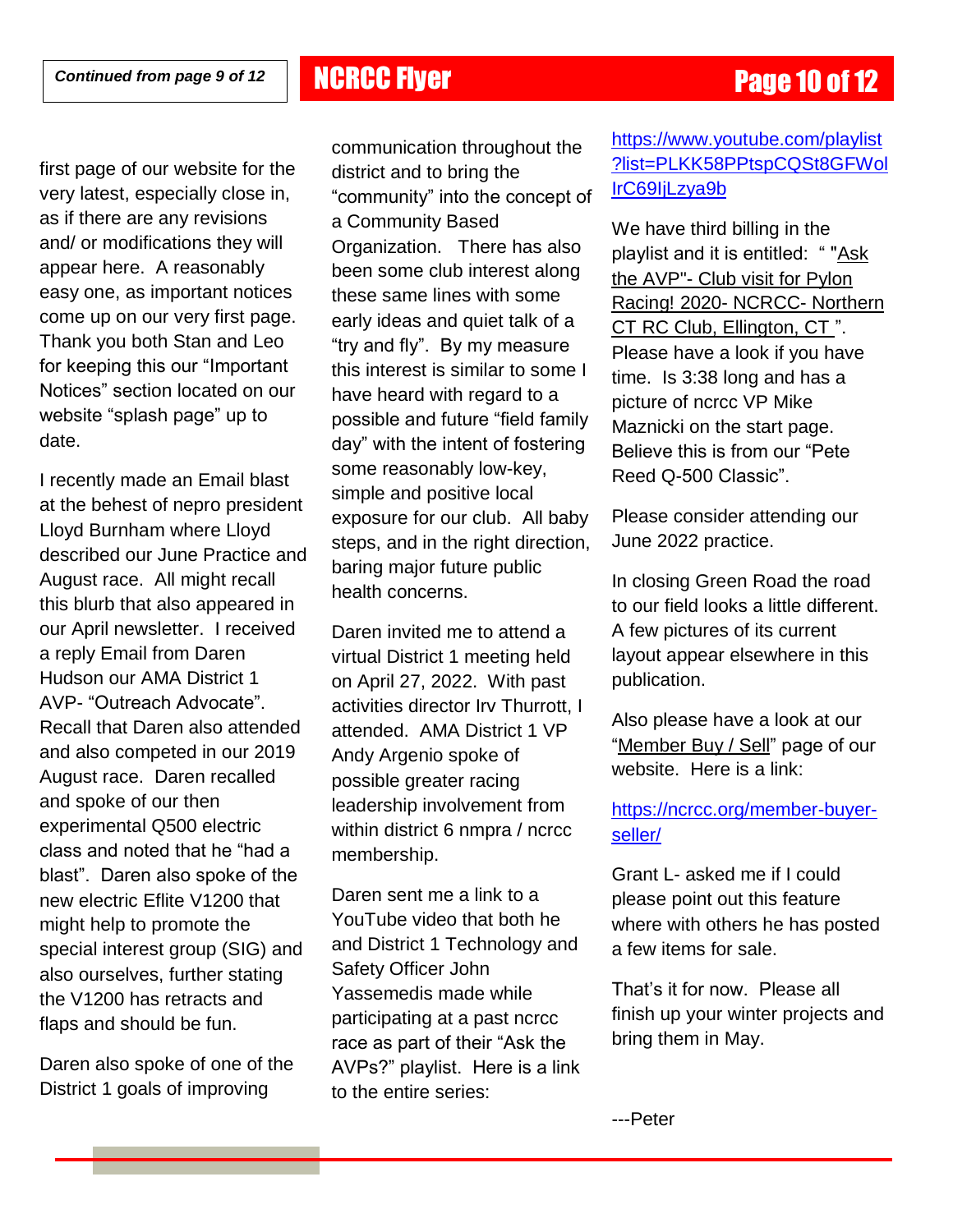# **Page 11 of 12 NCRCC Flyer**



**New look to the approach to our field.** 





### **WAR BIRDS OVER ELLINGTON » CLASSA**



 $17 - 18$ 

Contact: JOHN BLOSSICK Location: 190 Green Rd Ellington CT 06029 Visit Website

Here is a link: <https://www.modelaircraft.org/events/war-birds-over-ellington>